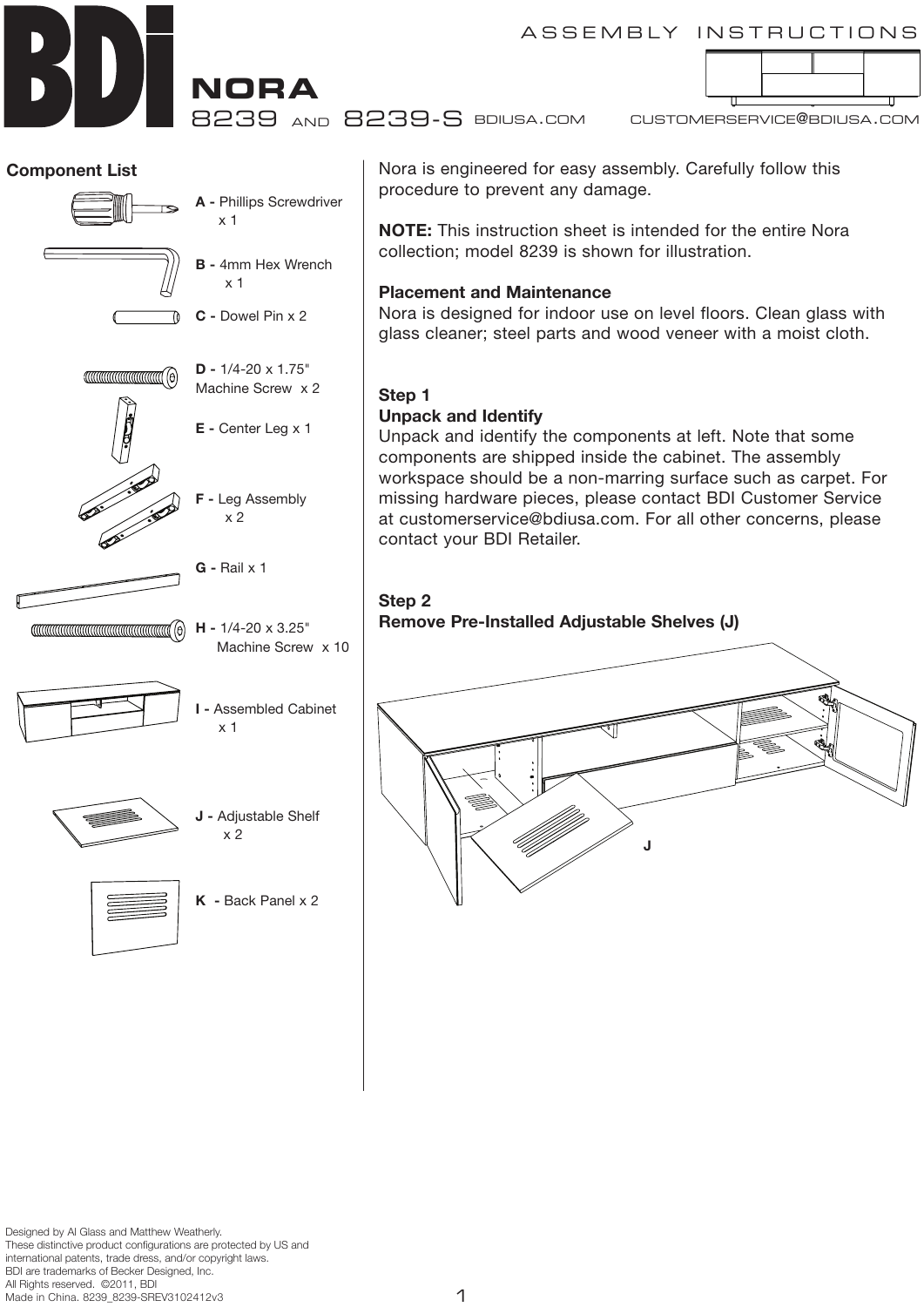### **Step 3 Build Base Assembly** Press **Dowel Pins (C)** into place to install **Center Leg (E)** to **Rail (G).** Then join **Rail (G)** and **Leg Assemblies (F)** together, aligning holes for **1/4-20 x 1.75" Machine Screw (D)**.



# **Step 4**

#### **Install Base Assembly**

With **Assembled Cabinet (I)** resting safely on its top surface, install built **Base Assembly** to **Cabinet** bottom using **1/4-20 x 3" Machine Screw (H)**  and tighten with **Hex Wrench (B).**



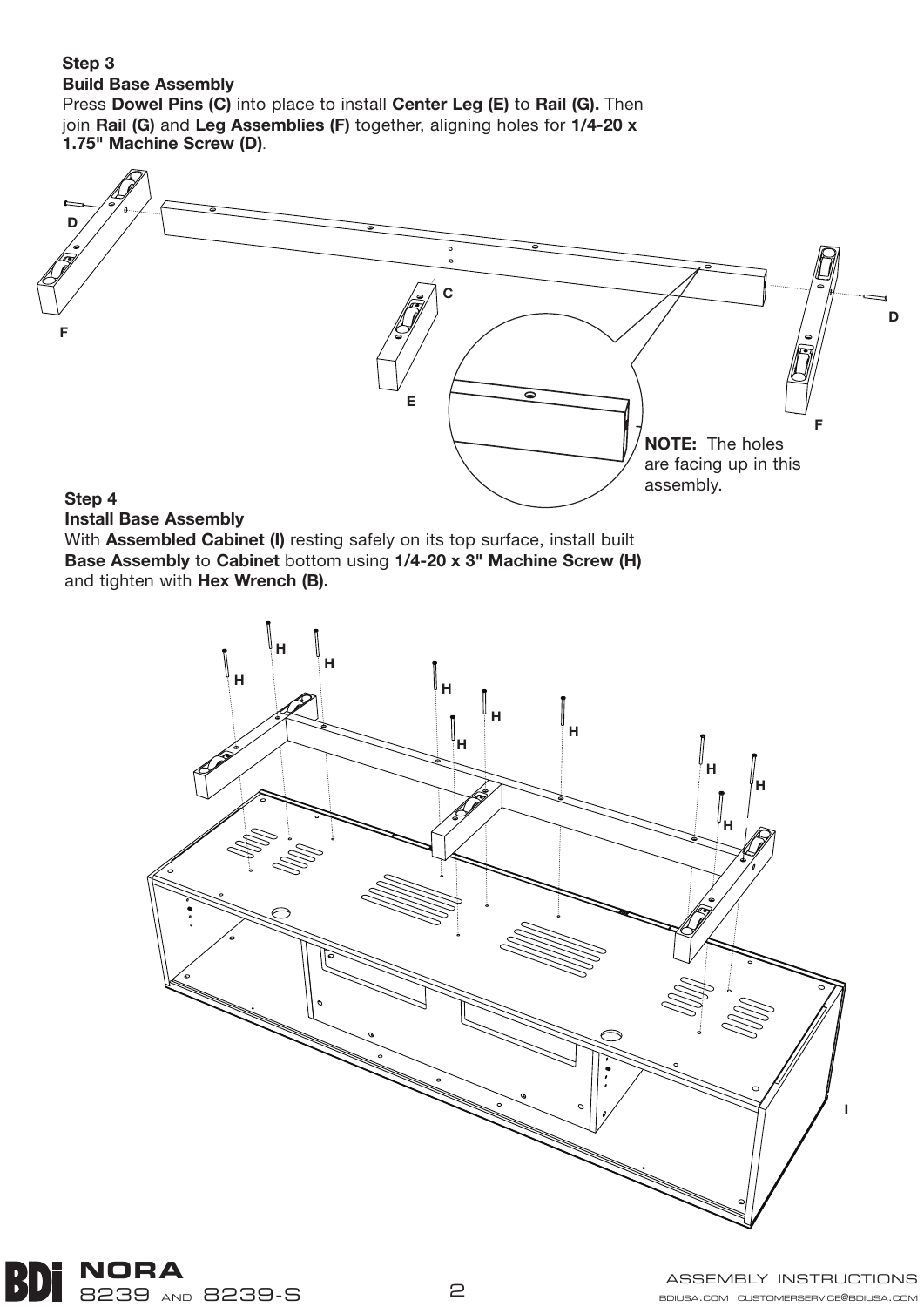# **Step 5 Re-install Shelves**

Position the cabinet right side up and then re-install **Adjustable Shelves (J)**.



cabinet using the **Hex Wrench (B).** 

# **Step 6**

# **Install Back Panel**

**nora**

8239 and 8239-S

Install both **Back Panels (K)** to the backside of the cabinet by inserting top edge in upper channel, then tipping bottom edge forward and into lower channel.

**NOTE:** Velcro straps are included as wire management for your convenience.